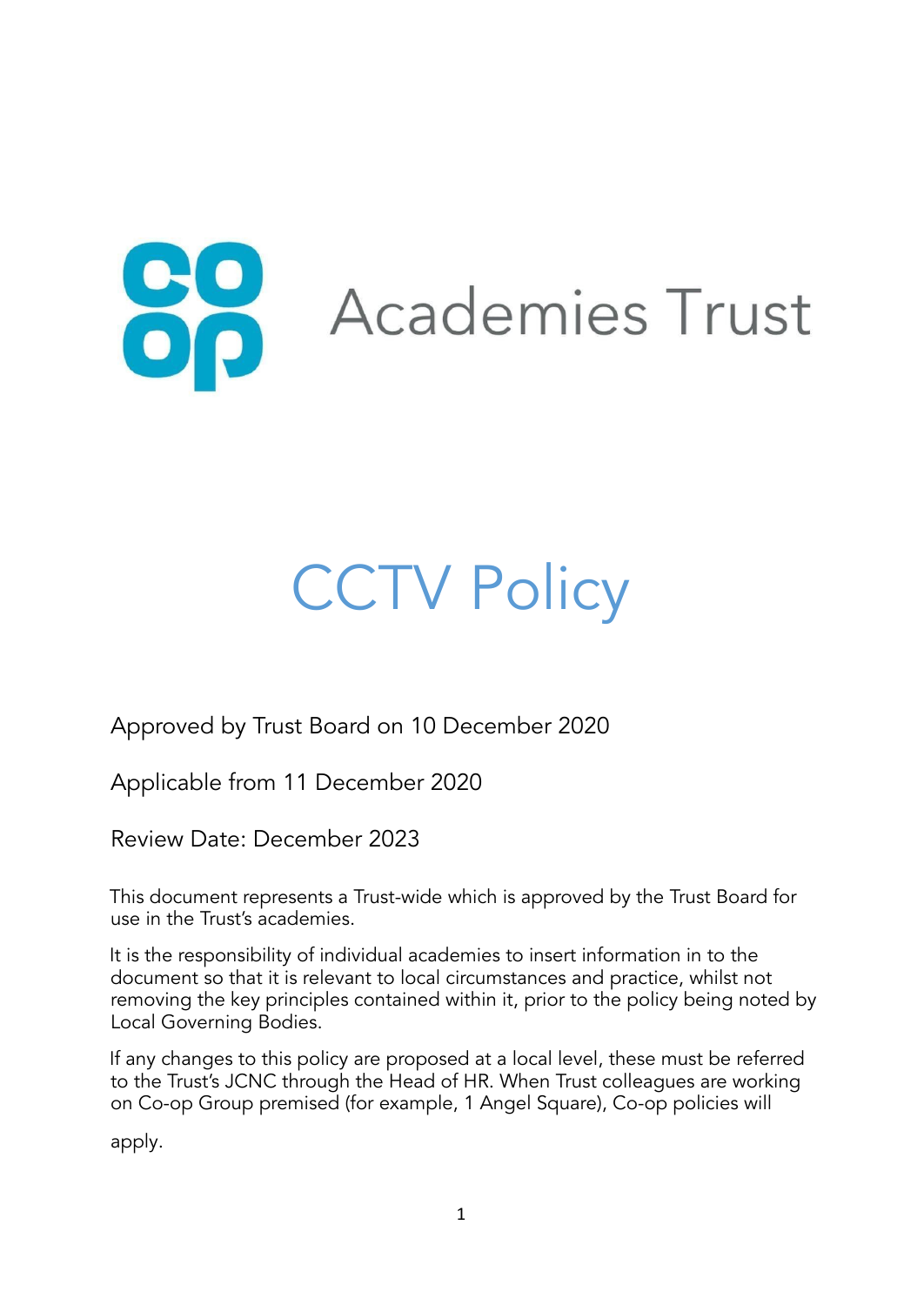Co-operative Academies Trust

Policy on the use of CCTV

| Contents                                                | Page   |
|---------------------------------------------------------|--------|
|                                                         | Number |
| 1 - Introduction                                        | 3      |
| 2 - Statement of Intent                                 | 4      |
| 3 - Siting the Cameras                                  | 4      |
| 4 - Covert Monitoring                                   | 5      |
| 5 - Storage & Retention of CCTV Images                  | 5      |
| 6 - Access to CCTV Images                               | 6      |
| 7 - Subject Access Requests                             | 6      |
| 8 - Access to and Disclosure of Images to Third Parties | 6      |
| 9 - Complaints                                          | 7      |
| 10 - Further Information & Guidance                     |        |
| 11 - Review                                             |        |
| Appendix 1 – Checklist of Operation                     | 8      |
| Appendix 2 - CCTV Signage                               | 10     |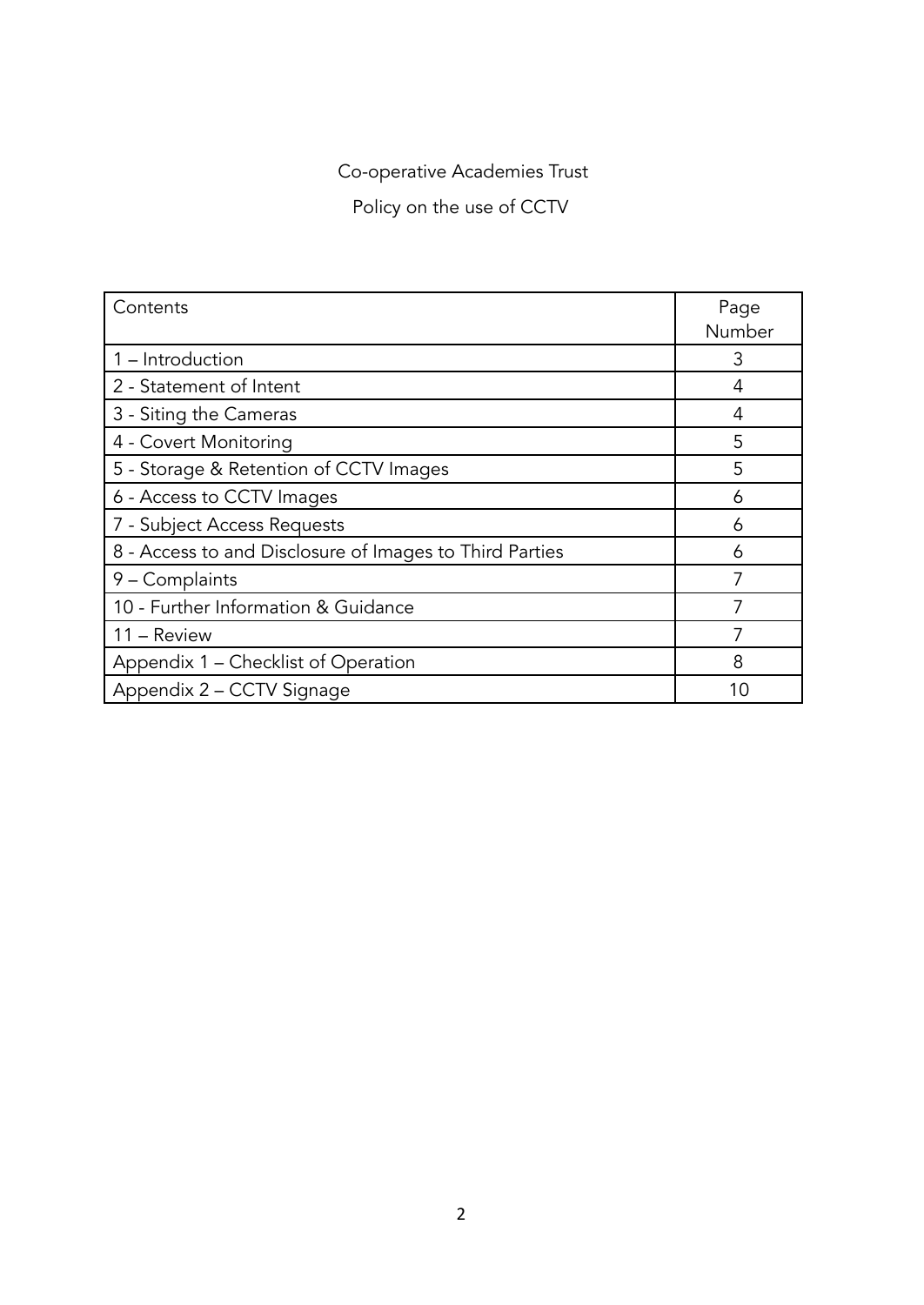#### Closed Circuit Television CCTV Policy Document for Connell Co-op College

1. Introduction

The purpose of this document is to regulate the management, operation and use of CCTV systems in our college.

- 1.1 Connell uses closed circuit television (CCTV) images to reduce crime and monitor the college buildings in order to provide a safe and secure environment for pupils, staff and visitors, to prevent the loss or damage to property and to assist in the investigation of accidents, incidents and near misses.
- 1.2 The system comprises of 32 fixed and 4 dome cameras
- 1.3 The system does not have sound recording capability.
- 1.4 The CCTV system is owned and operated by the college and the deployment of which is determined by the college's leadership team, in line with this policy which has been agreed with trade union representatives.
- 1.5 The introduction of, or changes to, CCTV monitoring will be shared with local trade union representatives, staff and the college community.
- 1.6 The college's CCTV Scheme is registered with the Information Commissioner under the terms of the Data Protection Act 1998. The use of CCTV, and the associated images and any sound recordings, is covered by the Data Protection Act 1998. This policy outlines the college's use of CCTV and how it complies with the Act.
- 1.7 All authorised operators and employees approved to access images are aware of the procedures that need to be followed when accessing the recorded images and sound. All operators are trained by the college's data controller in their responsibilities as part of the requirements of this policy document, the college's safeguarding policies and procedures, e-safety information and the Data Protection Act. All employees are aware of the restrictions in relation to storage of, access to, and disclosure of recorded images and sound. Failure to adhere to these requirements, could lead to disciplinary action.
	- 2. Statement of Intent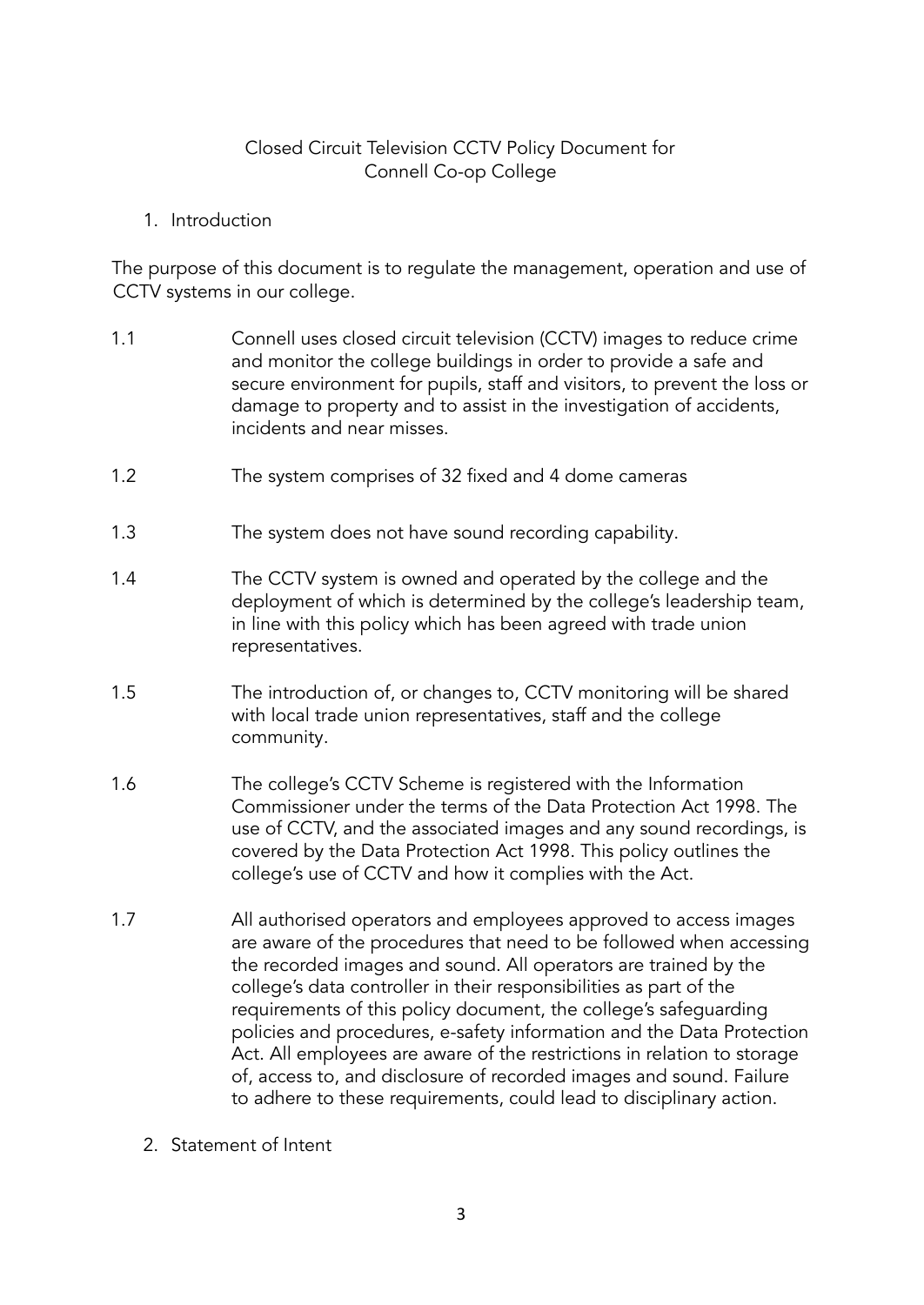2.1 The college complies with the Information Commissioner's Office (ICO) CCTV Code of Practice to ensure it is used responsibly and safeguards both trust and confidence in its continued use. The checklist of operation (appendix 1) is adapted from this document. Further information is available at:

<https://ico.org.uk/media/for-organisations/documents/1542/cctv-code-of->practic e.pdf

- 2.2 CCTV warning signs will be clearly and prominently placed at all external entrances to the college, including main staff/student and visitor entrances and college gates, as coverage includes outdoor areas. Signs will contain details of the purpose for using CCTV (see appendix 2). In areas where CCTV is used, the college will ensure that there are prominent signs placed at both the entrance of the CCTV zone and within the controlled area.
- 2.3 The planning and design of the system has endeavoured to minimise any invasion of privacy and ensure that the Scheme will give maximum effectiveness and efficiency, but it is not possible to guarantee that the system will fully meet this brief or detect every single incident taking place in the areas of coverage.
- 2.4 CCTV data will not be used in any aspect of performance management, unless with the written consent of the employee concerned.
	- 3. Siting the Cameras
- 3.1 Cameras will be sited so they only capture images relevant to the purposes for which they are installed (described above) and care will be taken to ensure that reasonable privacy expectations are not violated. The college will ensure that the location of equipment is carefully considered to ensure that images captured comply with the Data Protection Act, cameras will be regularly checked to ensure they have not been moved or tampered with in any way.
- 3.2 The college will make every effort to position cameras so that their coverage is restricted to the college's premises, which may include outdoor areas.
- 3.3 CCTV will not be used in classrooms with the exception of the agreed use of equipment designed to provide professional development opportunities, which will only be used with the permission of all involved (see IRIS Protocol at appendix 3 for more detail).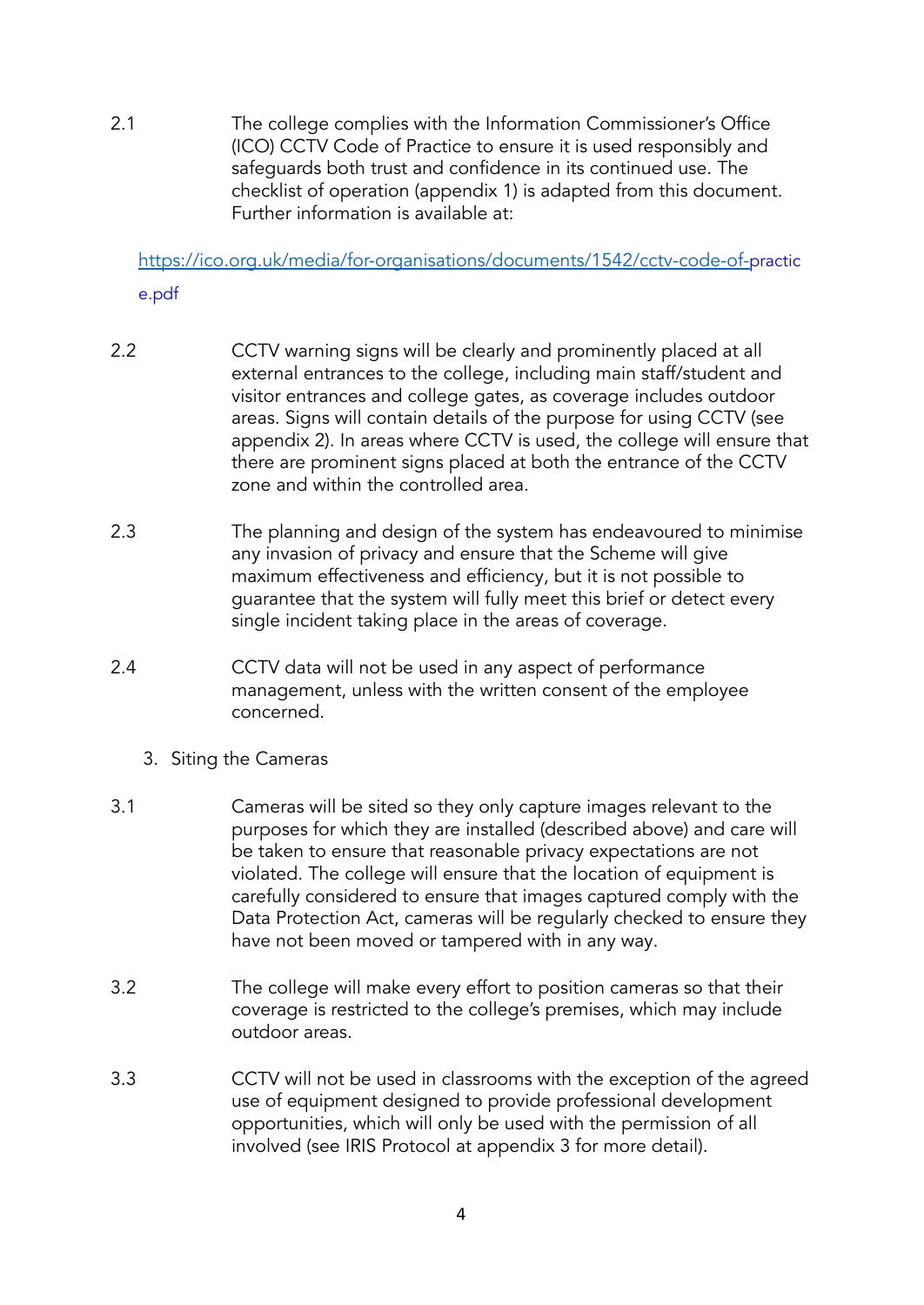- 3.4 Members of staff upon request will have access to details of where CCTV cameras are situated, with the exception of cameras placed for the purpose of covert monitoring (see section 4).
- 3.5 Only suitably competent contractors with the relevant knowledge and experience will be employed to install and maintain the equipment.
	- 4. Covert Monitoring
- 4.1 Covert monitoring should not normally be considered, and should only be used in exceptional circumstances, for example:
- i) Where there is good cause to suspect that a criminal activity or equivalent malpractice which may constitute gross misconduct;
- ii) Where notifying the individuals about the monitoring would seriously prejudice the reason for making the recording.
	- 4.2 In these circumstances written authorisation must be obtained from the Director of the Trust or Chair of the Trust Board before allowing such an operation to take place. Unless the Director of the Trust is instructed otherwise (e.g. in a police investigation), members of the JCNC will be informed confidentially about any plans for covert monitoring.
	- 4.3 Covert monitoring must cease following completion of an investigation.
	- 4.4 Cameras sited for the purpose of covert monitoring will not be used in areas which are reasonably expected to be private, for example toilets or changing areas.
- 5. Storage and Retention of CCTV images
	- 5.1 Recorded data will not be retained for longer than is necessary than to meet the purposes of recording them, and will be deleted/erased appropriately and in line with approved procedures for the college as documented in appendix 1. While retained, the integrity of the recordings will be maintained to ensure their evidential value and to protect the rights of the people whose images have been recorded.
	- 5.2 All retained data will be stored securely. Access will be limited to named operators/staff only (see appendix 1) whose access is authorised by the Headteacher / Principal.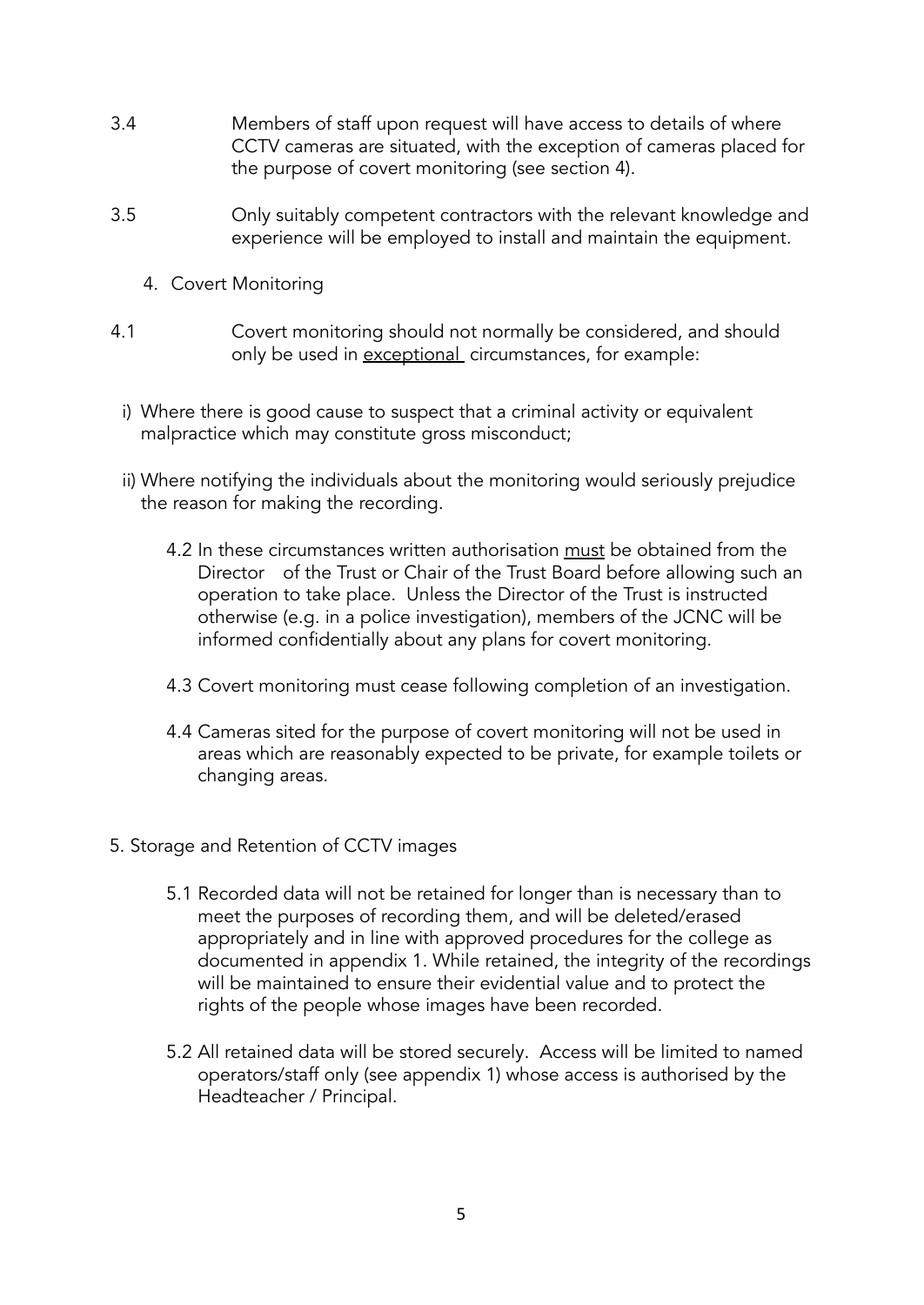- 6. Access to CCTV images
	- 6.1 Access to recorded images will be restricted to those staff authorised to view them, and will not be made more widely available.
	- 6.2 A list of staff authorised to view Images from this CCTV system will be held by the college.
	- 6.3 A log will be maintained of when CCTV footage is accessed and reviewed (name of reviewer, date & reason).
- 7. Subject Access Requests (SAR)
	- 7.1 Individuals have the right to request access to CCTV footage relating to themselves under the Data Protection Act.
	- 7.2 All requests must be made in writing to the Principal / Headteacher. Individuals submitting requests for access will have to provide sufficient information to enable the footage relating to them to be identified & isolated. For example, date, time and location.
	- 7.3 The college will respond to requests within 40 calendar days of receiving the written request and fee.
	- 7.4 At the Trust's discretion, a fee of £10 may charged per Subject Access Request.
	- 7.5 The college reserves the right to refuse access to CCTV footage where this would prejudice the legal rights of other individuals or jeopardise an ongoing investigation. Where images of other individuals are on the CCTV footage their permission will be sought before access is allowed.
- 8. Access to and Disclosure of Images to Third Parties
	- 8.1 There will be no disclosure of recorded data to third parties other than to authorised personnel such as the Police and service providers to the college where these would reasonably need access to the data (e.g. investigators).
	- 8.2 Requests should be made in writing to the Principal / Headteacher / Governing Body.
	- 8.3 The data may be used within the Trust's discipline and grievance procedures as required, and will be subject to the usual confidentiality requirements of those procedures.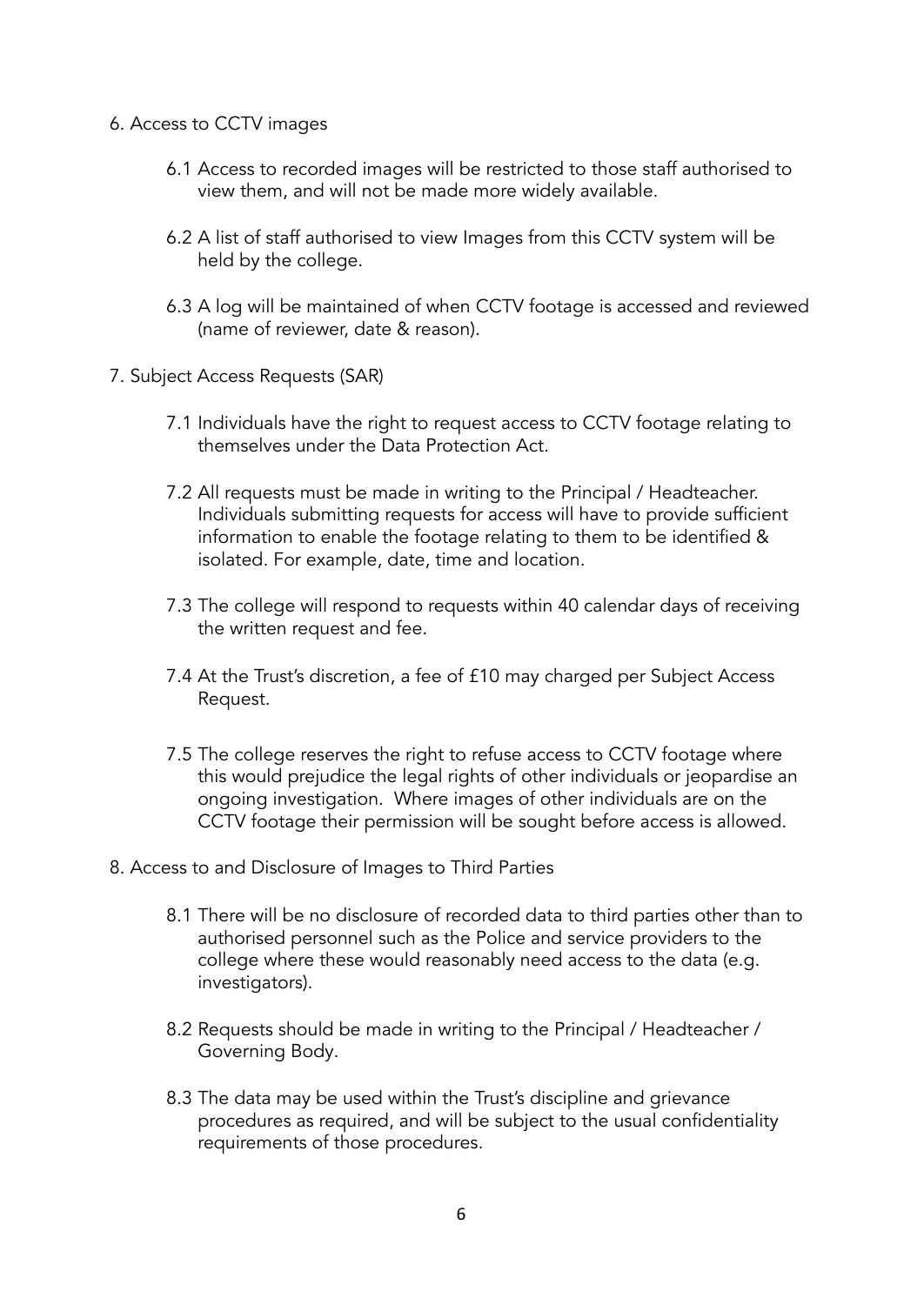## 9. Complaints

- 9.1 Complaints and enquiries about the operation of CCTV within the college should be directed to the Principal / Headteacher in the first instance.
- 9.2 Failure of authorised operators/staff to comply with the requirements of this policy will lead to disciplinary action under the Trust's disciplinary procedure.
- 10. Further Information & Guidance

Further information and guidance on CCTV and its use is available from the following sources:

- Data Protection Code of Practice for surveillance cameras and personal information 2015 (published by the Information
- Commissioners Office [www.ico.org.u](http://www.ico.org.uk/)  $k$ ): [https://ico.org.uk/media/for-organisations/documents/1542/cctv-code-of-pra](https://ico.org.uk/media/for-organisations/documents/1542/cctv-code-of-practice.pdf) [ctice.pdf](https://ico.org.uk/media/for-organisations/documents/1542/cctv-code-of-practice.pdf)
- The Government's [Surveillanc](http://www.ico.org.uk/) [e](http://www.ico.org.uk/) Camera Code of Practice 2013: https://www.gov.uk/government/publications/surveillance-camera-code-of-pr actice
- Guidance on conducting a privacy impact assessment: [https://ico.org.uk/media/for-organisations/documents/1595/pia-code-of-prac](https://ico.org.uk/media/for-organisations/documents/1595/pia-code-of-practice.pdf) [tice.pdf](https://ico.org.uk/media/for-organisations/documents/1595/pia-code-of-practice.pdf)
- Regulation of Investigatory Powers Act (RIPA) 2000
- Data Protection Act 1998
- Freedom of Information Act 2000
- Protection of Freedoms Act 2012
- Crown Prosecution Service [www.cps.gov.u](http://www.cps.gov.uk/) [k](http://www.cps.gov.uk/)

#### 11. Review

This policy will be reviewed every 3 years, or sooner if required due to changes in legislation or statutory guidance.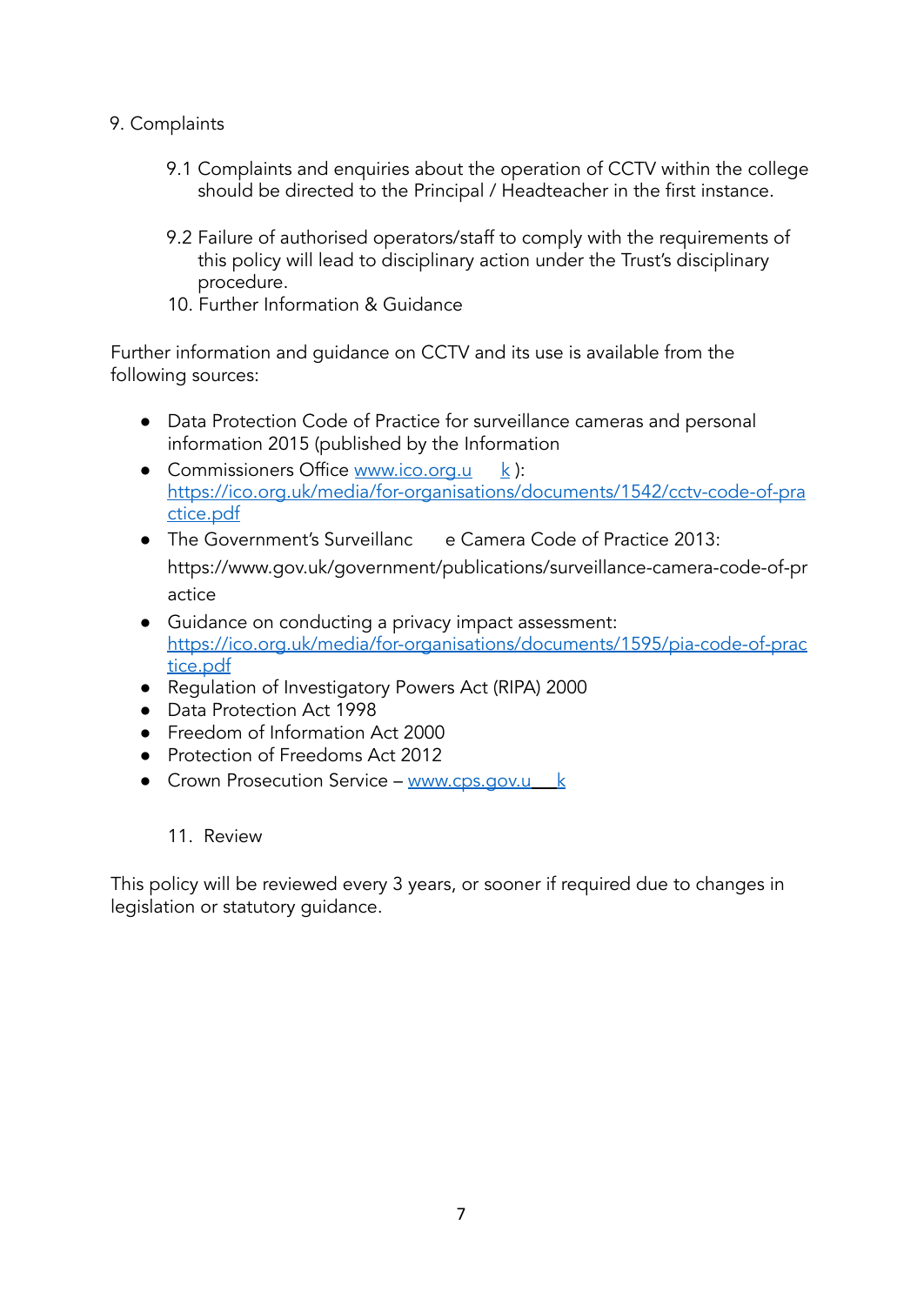### Appendix 1 – Checklist of Operation

The College's CCTV system and the images produced by it are controlled in line with our policy, our data controller will notify the Information Commissioner about the CCTV system and its purpose (which is a legal requirement of the Data Protection Act 1998).

The College has considered the need for using CCTV and has decided it is required for the prevention and detection of crime and for protecting the safety of users of the site. It will not be used for other purposes. We conduct an annual review of our use of CCTV.

| Action                                                                                                                                                                                                               | Date     | Print & Signed    | <b>Review Date</b> |
|----------------------------------------------------------------------------------------------------------------------------------------------------------------------------------------------------------------------|----------|-------------------|--------------------|
| The name of the individual<br>responsible for the operation of the<br>system is:<br><b>Jack Brien</b>                                                                                                                | 29/03/22 | Jack Brien        | 29/03/25           |
| The reason for using CCTV has<br>been clearly defined and installation<br>/ use of cameras is the best<br>solution.                                                                                                  | 29/03/22 | <b>Jack Brien</b> | 29/03/25           |
| The system is checked to verify it<br>produces clear images which the<br>law enforcement bodies (usually the<br>police) can use to investigate crime,<br>these can easily be taken from the<br>system when required. | 29/03/22 | Jack Brien        | 29/03/25           |
| Staff and members of the College<br>community are consulted about the<br>proposal to install and or continued<br>use of CCTV equipment.                                                                              | 29/03/22 | Jack Brien        | 29/03/25           |
| Cameras have been sited so that<br>they provide clear images and limit<br>the opportunity to be tampered<br>with.                                                                                                    | 29/03/22 | <b>Jack Brien</b> | 29/03/25           |
| The potential impact on individuals'<br>privacy has been identified and<br>taken in to account in the use of the<br>system.                                                                                          | 29/03/22 | Jack Brien        | 29/03/25           |
| Cameras are located in the<br>following areas:<br>All communal areas,                                                                                                                                                | 29/03/22 | Jack Brien        | 29/03/25           |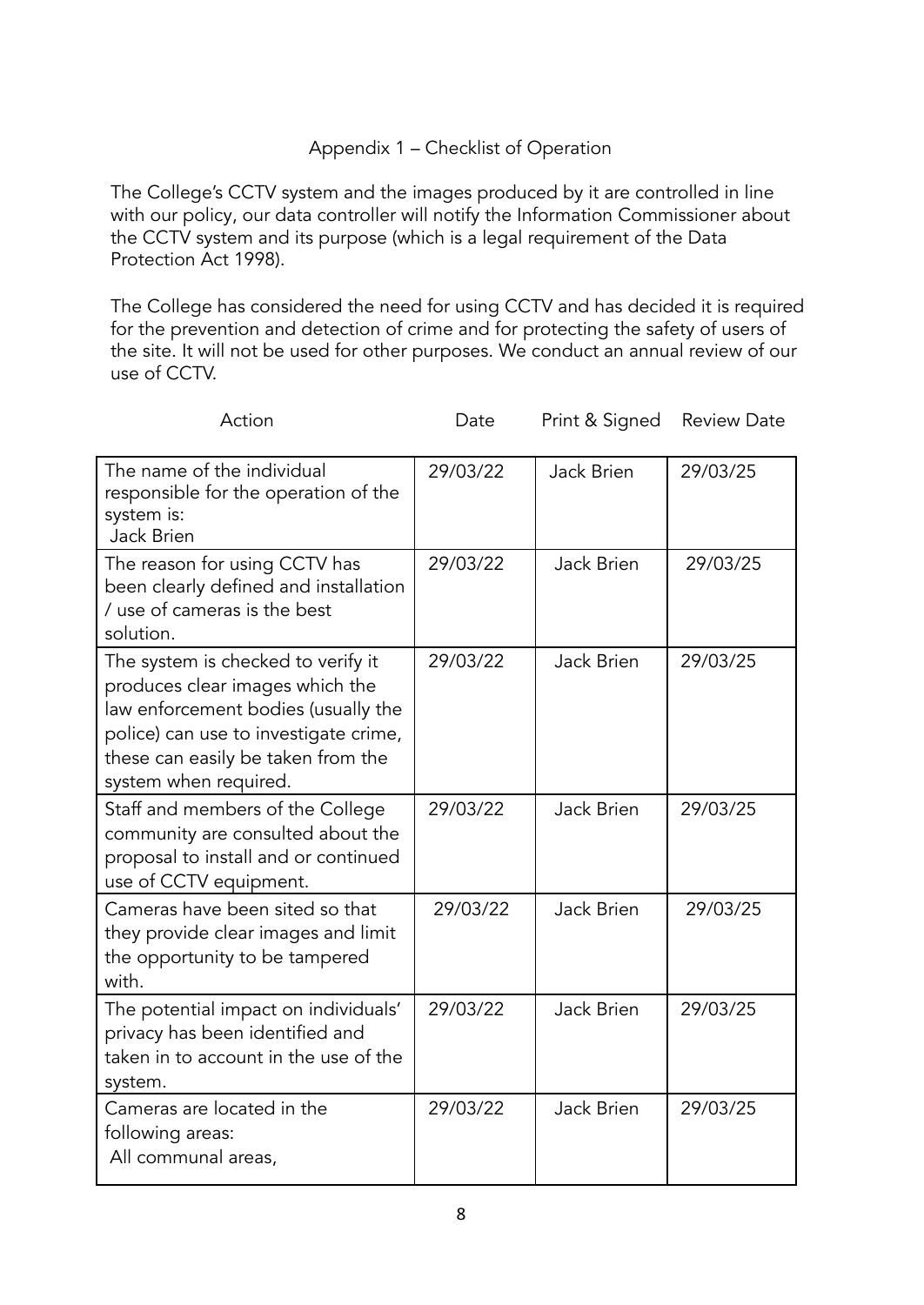| All external areas                                                                                                                                                                                                                                  |          |                   |          |
|-----------------------------------------------------------------------------------------------------------------------------------------------------------------------------------------------------------------------------------------------------|----------|-------------------|----------|
| Cameras have been positioned to<br>avoid intentionally capturing the<br>images of persons not visiting the<br>premises.                                                                                                                             | 29/03/22 | Jack Brien        | 29/03/25 |
| There are visible signs showing that<br>CCTV is in operation. Where it is not<br>obvious who is responsible for the<br>system contact details are displayed<br>on the sign(s).                                                                      | 29/03/22 | <b>Jack Brien</b> | 29/03/25 |
| Images from this CCTV system are<br>securely stored in Facilities office<br>and access is limited to the<br>following<br>authorised persons:<br>Jack Brien (Connell)<br>Emma Soper [Connell]<br>Aiden Sinclair (Connell)<br>Robert Jarvis (Connell) | 29/03/22 | <b>Jack Brien</b> | 29/03/25 |
| Recorded images will be deleted<br>after 30 days, unless they form part<br>of an incident under investigation.                                                                                                                                      | 29/03/22 | Jack Brien        | 29/03/25 |
| Procedures are in place to respond<br>to the police or individuals making<br>requests for access to data held.                                                                                                                                      | 29/03/22 | Jack Brien        | 29/03/25 |
| Regular checks are carried out to<br>ensure that the system is working<br>properly and produces high quality<br>images.                                                                                                                             | 29/03/22 | Jack Brien        | 29/03/25 |